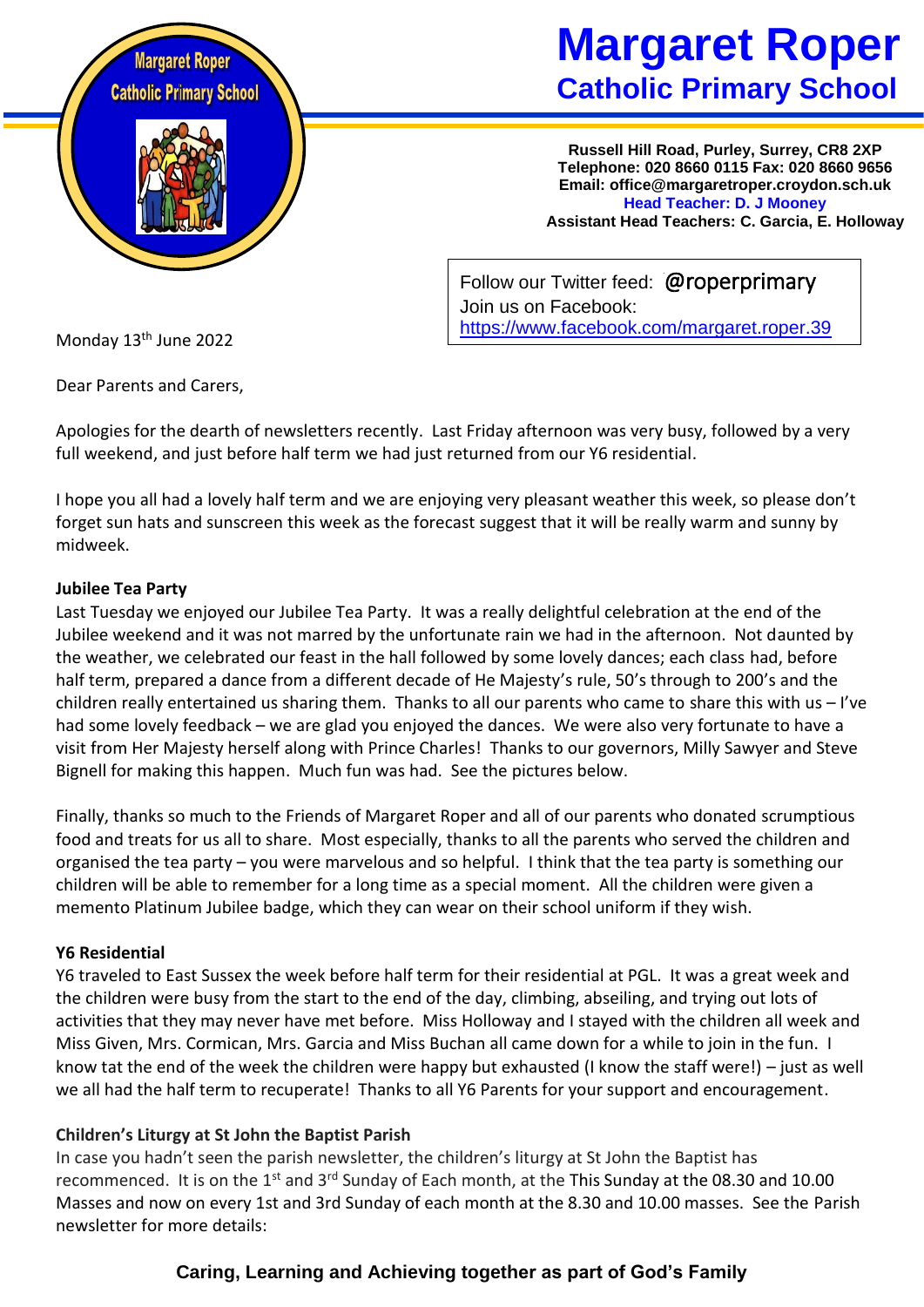#### Newsletter – [St John the Baptist Catholic Church, Purley \(johnthebaptistpurley.org.uk\)](https://www.johnthebaptistpurley.org.uk/newsletter/)

The children's Liturgy group would be very glad to have some more Margaret Roper parents helping out on a Rota basis. This creates an excellent link between home, school and parish. If you're interested and available to help, please email Becky Roberts, Parish Secretary at [purley@rcaos.org.uk](mailto:purley@rcaos.org.uk) Many thanks.

#### *Quiz Club*

Last Thursday, I accompanied four able Y6 mathematicians to the area heat of the Quiz Club Mathletes competition.

*The mathletes did really well and we tried really hard. We worked together and some of the questions were really had. There were thirteen teams competing and were in the lead for at least two rounds, including coming into the last round of questions. In the end we cane second place, narrowly missing first by only thirteen points; St Chads won with 1444 points and we scored 1431 points.* 

*This excellent result was enough to get us into the semi-finals, which take place in Tuesday 14th June, online. We will report back on how we did in the next newsletter. The team consisted of Kanya, Isabella, Laurence and Lemuel. Photos below. Report by Lemuel.* 

#### **Sports News:**

*On Tuesday the 7th of June, Margaret Roper's football team played St Aidan's in the Croydon Small Schools' Cup Final. It was a very thrilling game, but finished 0-0 in normal time. Because of that we had to go to extra time. After extra time there were still no goals, despite Margaret Roper having much of the run of play, so it was decided that, instead of penalties, the trophy should be shared. Overall, we played brilliantly, but the ball would just not go in the net! We did really well to get there. Well done, Roper! Report by Harry, Y6.*

*On Thursday the 9th of June the girls' football team went over to Gresham to see whether we would place third or fourth in the Croydon league. It was a tight match, but Gresham got a very lucky goal as it just bounced over Julia's head. We had many chances but unfortunately were unable to convert before the final whistle. We placed fourth in the league and did very well indeed. Congratulations everyone. Report by Gabrielle.* 

*Congratulation to Alex, Y6 who has been very bust in national and county sports recently. ON the weekend before our PGL trip, Alex too part in an open competition in Basildon where he won three medals; gold in the 400m Individual Medley, silver in the 200m backstroke and gold in the 100m butterfly as well as 7 personal bests.* 

*Alex rushed away early from Y6 residential to travel to Cardiff for a National Trampolining League meeting, where, despite not being able to train while away on residential he ended up coming 4th, narrowly missing out on a National medal. Well done indeed Alex!*

#### **Sports Day – date for your diary.**

Our whole school sports day will take place commencing at 9.30am on Tuesday 28<sup>th</sup> June. Traditionally, sports day is a fun event, with parents attending to see their children compete for their houses in the different activities, followed by a picnic lunch for everyone on the school field. Parents and families are very welcome to join us for this. We haven't been able to run this for a couple of years, so it will be lovely to have it back.

| Stars of the week:       | <b>Writers of the week:</b> | <b>Mathematicians of the week</b> |
|--------------------------|-----------------------------|-----------------------------------|
| Lena & Yusuf             | Ella H                      | <b>Noah</b>                       |
| <b>Ines &amp; Xavi</b>   | <b>Nylah</b>                | <b>Phoebe</b>                     |
| <b>Sergio &amp; Anna</b> | <b>Zoe</b>                  | <b>Alex</b>                       |
| <b>Thomas &amp; Jack</b> | <b>Ella</b>                 | <b>Matteo</b>                     |

# **Caring, Learning and Achieving together as part of God's Family**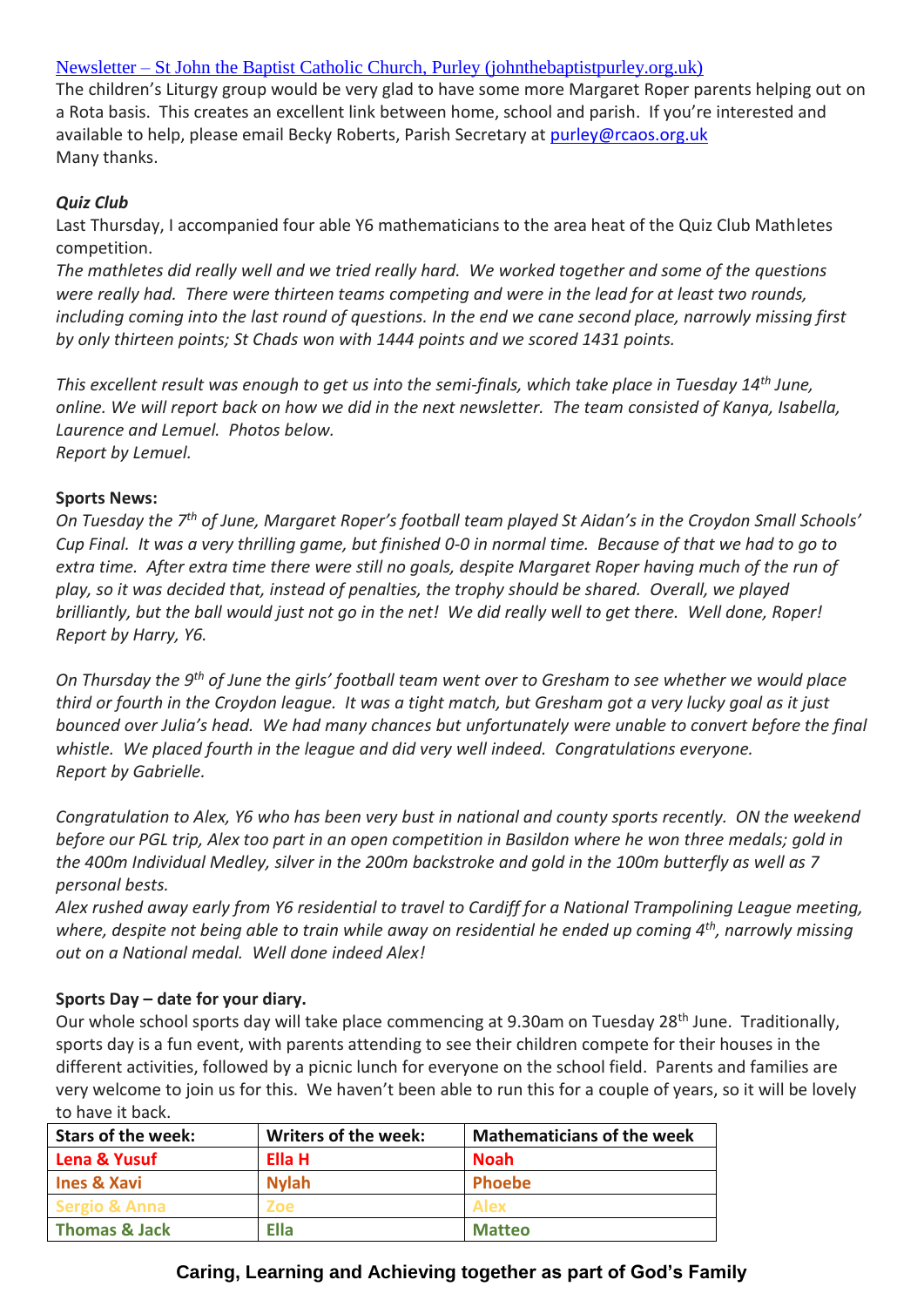| <b>Felix &amp; Jacob</b>   | <b>Seb</b>    | <b>Alfie</b>                                            |
|----------------------------|---------------|---------------------------------------------------------|
| <b>Lucas &amp; Joziah</b>  | <b>Sorcha</b> | <b>Maria</b>                                            |
| <b>Gabriella &amp; Oli</b> | <b>Kaylie</b> | <b>Kanya, Lemuel, Laurence &amp;</b><br><b>Isabella</b> |

Happy birthday to Benji C, Caterina, Ruby, Alex, Ornella & Andrew, who all celebrate their birthdays around this time.

**D Mooney Loads of fun at the Platinum Jubilee** Celebrations





**Caring, Learning and Achieving together as part of God's Family**